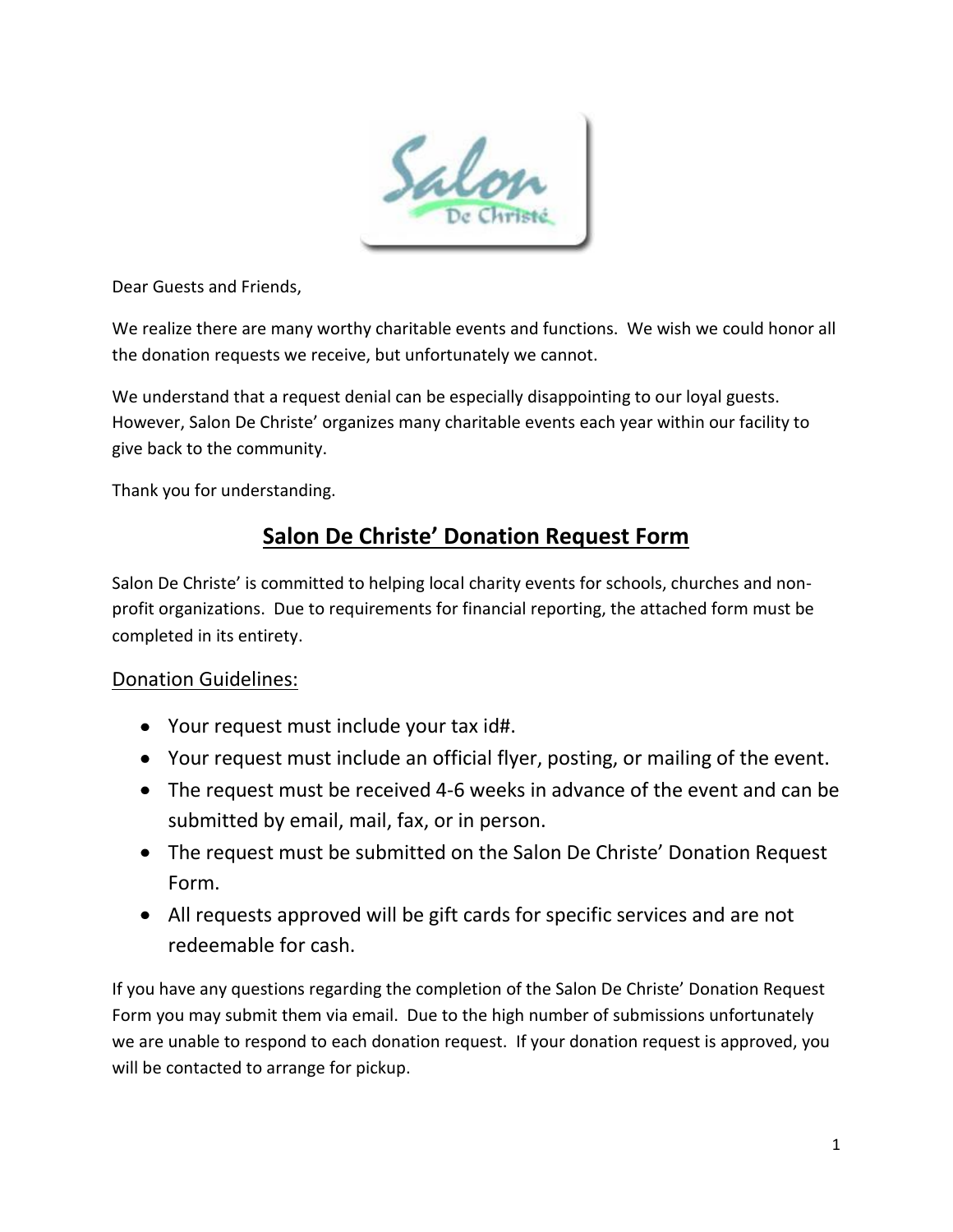# **Salon De Christe' Donation Request Form**

|                                                                | This form must be completed entirely for your request to receive consideration. |  |
|----------------------------------------------------------------|---------------------------------------------------------------------------------|--|
|                                                                |                                                                                 |  |
|                                                                |                                                                                 |  |
|                                                                |                                                                                 |  |
|                                                                |                                                                                 |  |
|                                                                |                                                                                 |  |
|                                                                |                                                                                 |  |
|                                                                |                                                                                 |  |
|                                                                | <b>Event Information</b>                                                        |  |
|                                                                |                                                                                 |  |
| Name and Location of event and a brief description:            |                                                                                 |  |
|                                                                |                                                                                 |  |
|                                                                |                                                                                 |  |
|                                                                |                                                                                 |  |
|                                                                | Will the event be held within 20 miles of Salon De Christe'?                    |  |
| How will the donation be used? (silent auction, raffle, etc.)? |                                                                                 |  |
|                                                                |                                                                                 |  |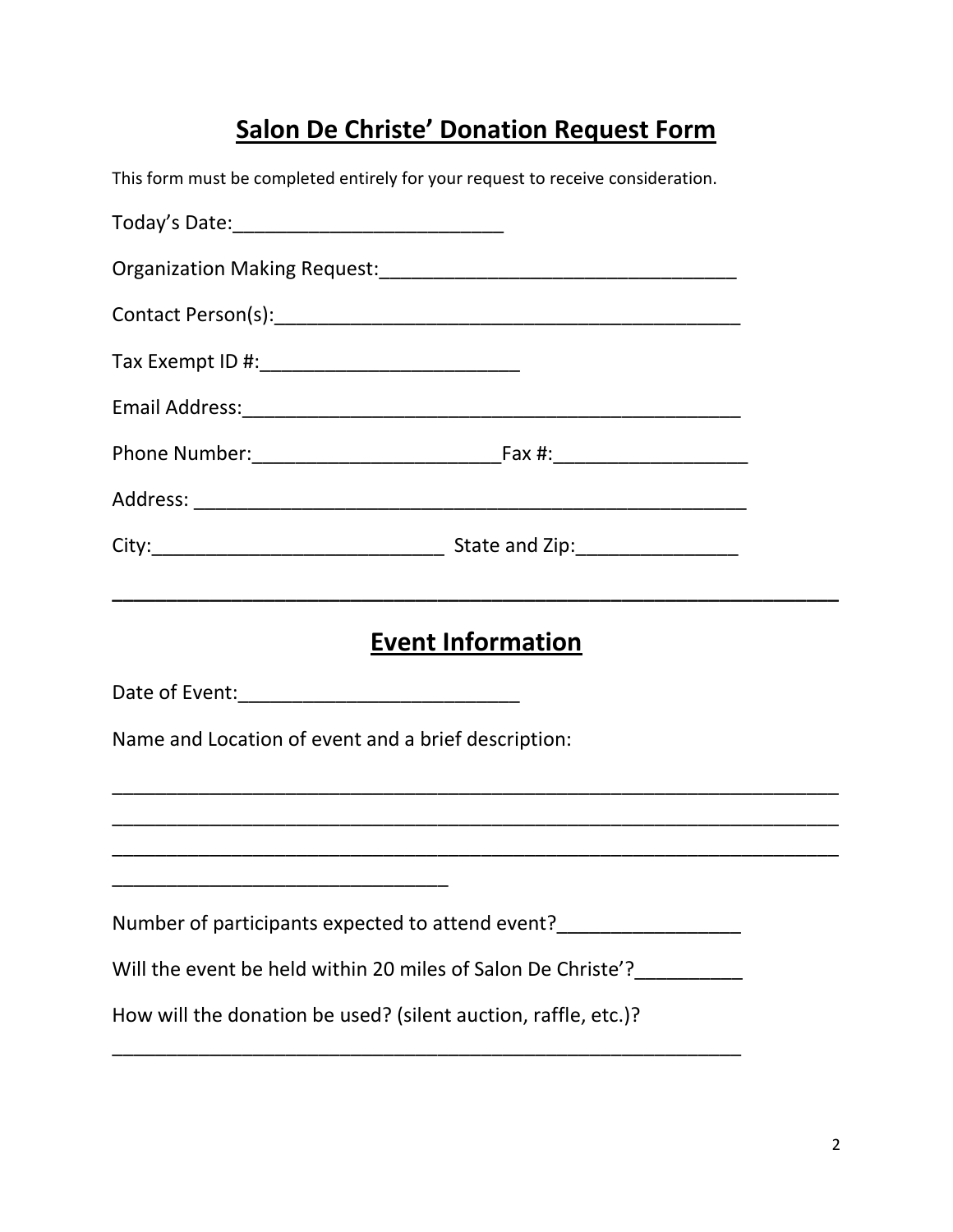## **Salon De Christe' Donation Request Form**

| How will you be publicizing your event? |  |
|-----------------------------------------|--|
|-----------------------------------------|--|

How will the funds raised through donation be applied?

## **Organization Information**

Please provide a brief history of the requesting organization/group along with its purpose and mission:

If yes, please explain what and when: